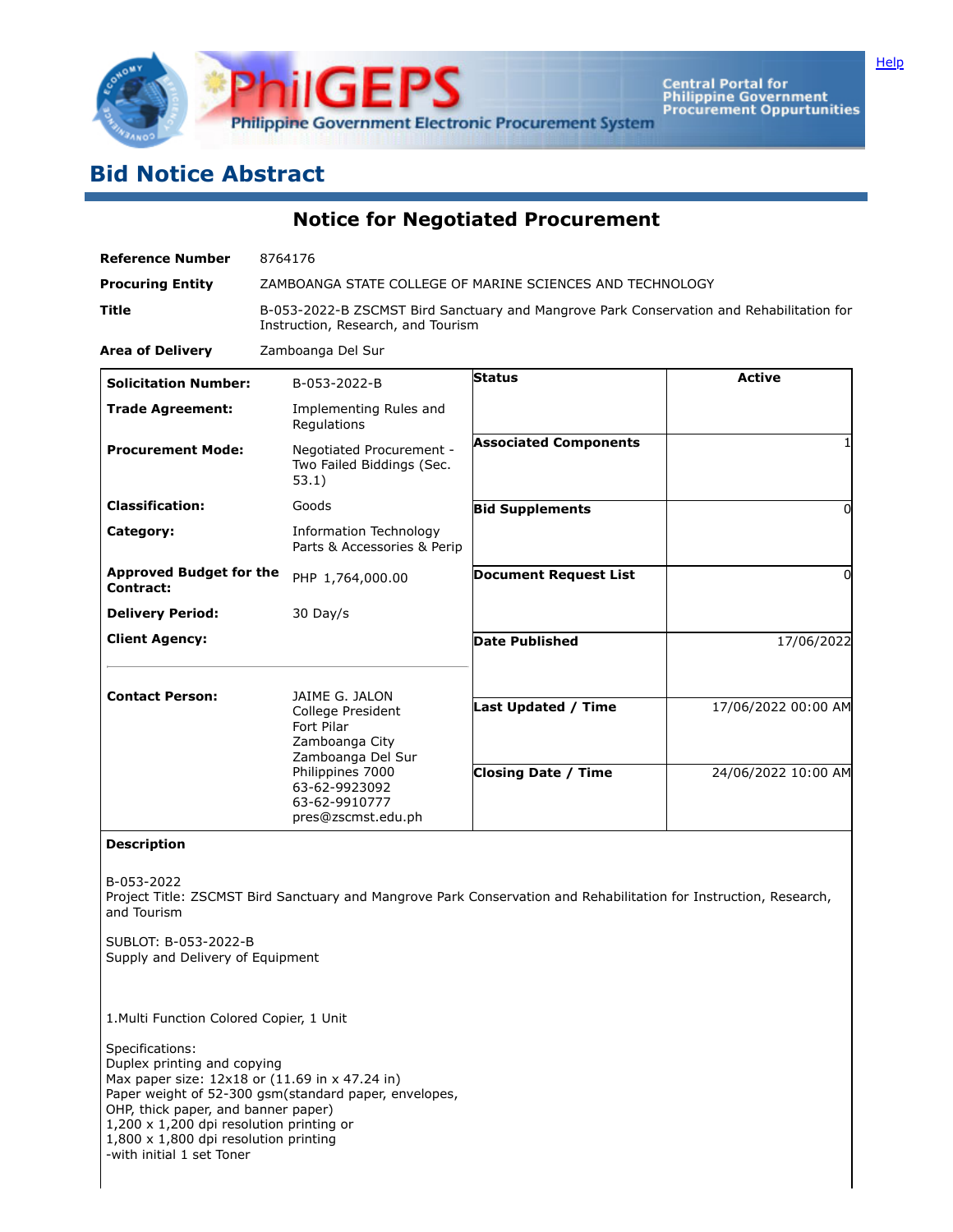2. Binding/Punching Machine, 1 Unit Specifications: with 24 holes and two handle, with adjustment of paper size guide and margin depth can punch up to 20 sheets of bond paper at a time can bind up to 500 sheets of documents -Heavy Duty 3 Mirrorless Camera with 16-50mm Kit lens, 1 Unit Specifications: for Video 24.2MP APS-C, CMOS Sensor X Image Processor Magnesium Alloy Body Accessories included: -Camera Strap -Camera Bag -Extra spare Battery 1pc -Battery Charger -Memory Card 64GB -DSLR MIC UNIVERSAL 3.5mm Audio Plug Recording 4 Sigma 56mm f/1.4 DC DN Contemporary Lens, 1 Unit Key Features: E-Mount Lens/APS-C Format 84mm (35mm Equivalent) Aperture Range: f/1.4 to f/16 One SLD Element, Two Aspherical Elements 5 Mirror less Camera 18-85mm lens, 1 Unit Specifications for Picture Lens mount: X-mount. Autofocus: 325-point AF. Sensor: 24.2MP Connectivity: Wi-Fi and Bluetooth. Battery life: 350 shots. Accessories included: -Camera Strap -Extra Battery -Battery Charger -Memory Card 64GB -Camera Bag 6 Handheld Gimbal Stabilizer, 1 Unit Specifications: Material: Aluminum Alloy Color: any color Load Bearing: Approx. 2.5kg/5.5lb Gimbal Size: Approx. 90 x 88 x 294mm / 3.5 x 3.4 x 11.5inc Working Temperature: -5°C-55°C Rotation: Yawing: 360° , Tilting: 360°, Rolling: 360° 7 Laptop, 2 Units Processor: core i7-8750H Display: 15.6" Memory: 16GB Memory Storage: 1TB HDD + 128GB SSD Graphics: w/ 4gb Vcard or higher Operating System: Windows 10(64 bit) pre-installed Includes: Wireless-AC & Bluetooth, Media Card Reader, HD USB 3.0, 4 Cell Battery, Backlit Keyboard, Bag pack Color: any color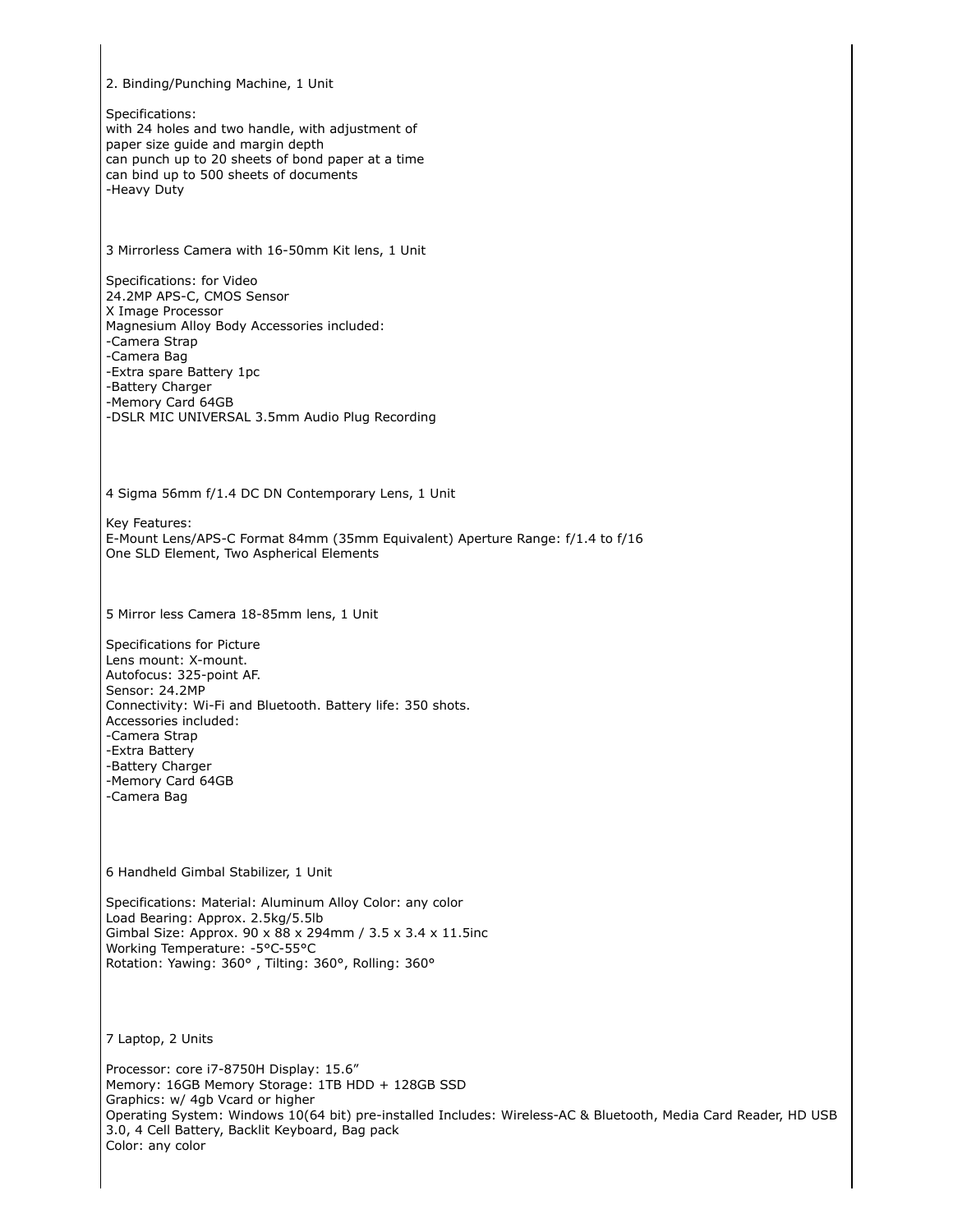8 Drone, 1 Unit 12- Megapixel 3-axis Gimbal 7km - Control range 65km/H - speed Follow Me mode Hand gesture mode (draw frame w/ your hand to take pic Max ascent Speed--16.4 ft/s (5m/s) in sport mode Accessories: aircraft + 5-pairs propeller + charger + power cable + bag RC cable lightning connector + 3-battery + battery to pow adapter + charging hub + remote controller + gimbal clamp + manual microSD card (64GB) + RC cable slider (x2) + Car charger + shoulder 9 wireless Go- Lavalier Go microphone 1 Set 10 Action Camera 360 Degree 5.7K 18MP with Selfie Stick rotation Tripod 1 Unit 11 Universal Tri-pod for DSLR Heavy Duty 1 Unit 12 External HDD 2TB with free Data Recovery, 5 Units • Capacity: 2TB • Interface: USB 3.0 • Quick file transfer with USB 3.0 connectivity • USB powered - no power supply necessary • • System Requirements: Windows 10, Windows 8, Windows 7, Windows Vista, Windows XP or Mac OS X 10.6 13 Smart TV FULL HD 43inches, 2 Units Screen Size - 43" Display Resolution - Full HD 1,920 x 1,080 High Dynamic Range 14 2.1 Computer /TV Speaker, 2 Units -2.1 channel speaker system with 31W of RMS power. -10W of sound per channel -Powerful Subwoofer 20W 15 Binocular Digital Telescope 1080P Camera Video Recording Photo, 1 Unit Specification: Objective Lens Diameter:50mm Eyepiece diameter:24.00mm to 24.5 mm Lens Magnification: 8x to 10x Screen Zoom ratio: 10x to 12x Memory card: up to 32G 16 Outdoor Binocular telescopes, 3 Units Specification: Objective Lens Diameter:50mm Eyepiece diameter:24.00mm to 24.5 mm Magnification: 8x to 10x 17 High definition DLSR Camera with lens and other accessories, 1 Unit Specification: Display type: Touchscreen LCD Magnification: 0.70 to 1x With tripod Capture type: stills and video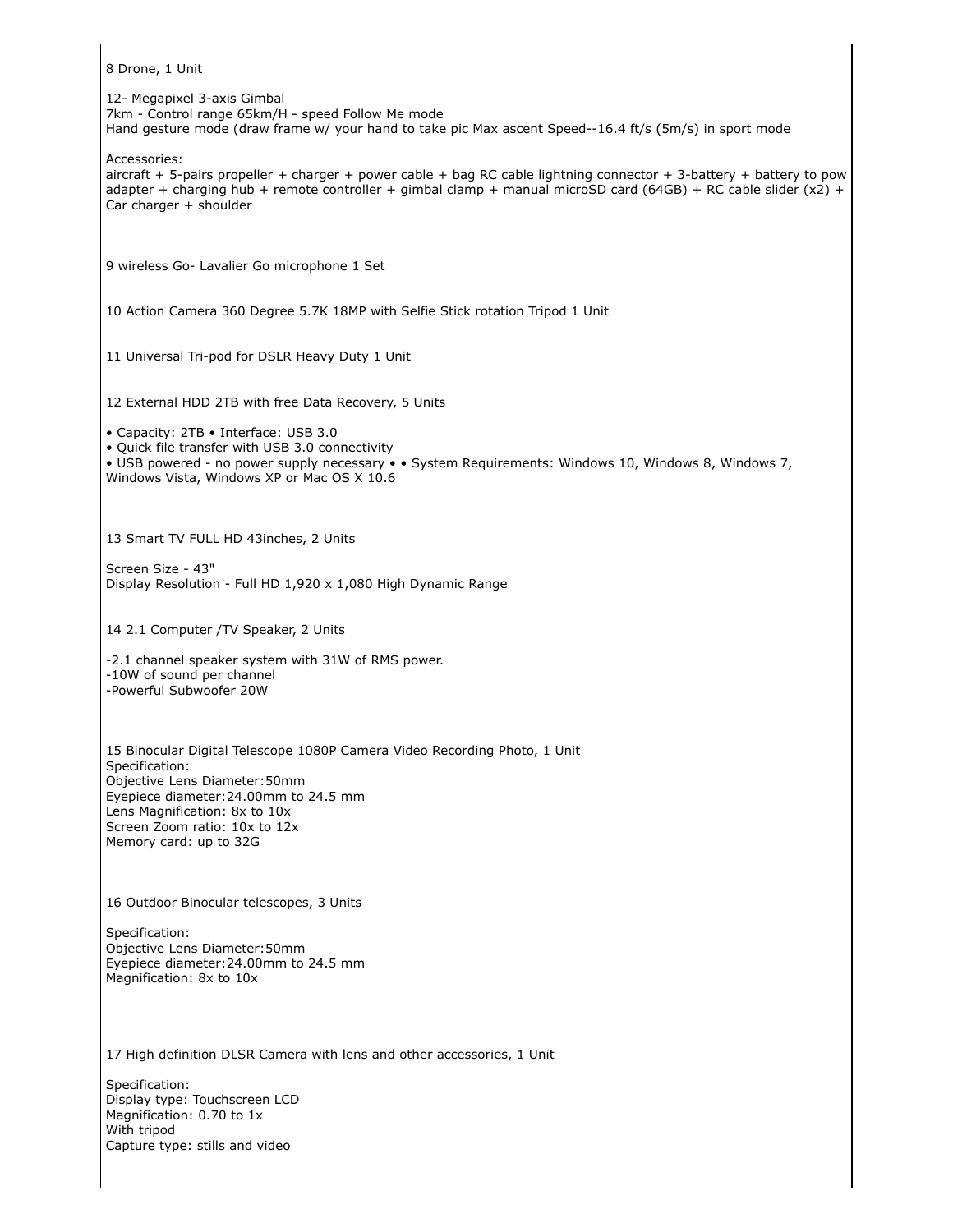18 GPS Bird Tracker package, 3 Sets

Specification: With Ring type tracker in each package

19 Drone with high definition camera for bird watching and sampling, 1 Unit

Specification: Quadcopter Connectivity: App Controller Camera Features: 4K HD Video Recording,

20 DSLR camera(24mp, 22.3x14.9mmCMOS sensor) 1 Unit

21 Computer/TV speaker 2 Units

22 Printer, 1 Unit All-in-one Ink Tank

TERMS AND CONDITIONS:

1. All entries must be legibly filled out.

2. Delivery period shall be thirty (30) calendar days upon receipt of notice to proceed.

3. One (1) year warranty.

4. Price validity shall be for a period of one hundred twenty (120) calendar days.

-------------------------------------------------------------------------------------------------------------------

We would like to invite you to submit your best quotation for the above-mentioned project. The bid process is to be done through NEGOTIATED PROCUREMENT (TWO-FAILED BIDIDNG)

Below are the schedules. Attached also are details of the project as posted and a quotation form:

Pre-Bid Conference

Date: June 21, 2022 Time: 2:00 P.M. Address: ZSCMST, BAC Office G/F, Supply Building, Fort Pilar, Zamboanga City

Googlemeet Link: https://meet.google.com/mus-qhqt-gsz

Deadline for Submission of Quotation

Date: June 24, 2022 Time: 9:30 A.M. Address: ZSCMST, BAC Office G/F, Supply Building, Fort Pilar, Zamboanga City

Googlemeet Link: https://meet.google.com/xkx-skyj-bpz

Approved Budget of the Contract: PHP 1,764,000.00

Note:

• Quotations submitted after deadline will not be accepted.

• Please attach and submit the necessary Documentary Requirements (Valid PhilGEPS Platinum Certificate or

registration number), and place in a properly labeled and sealed envelope.

• For electronic submission of quotation, please refer to the attached Guidelines.

Should you have further queries, please feel free to contact us through the BAC Secretariat at 993-2615.